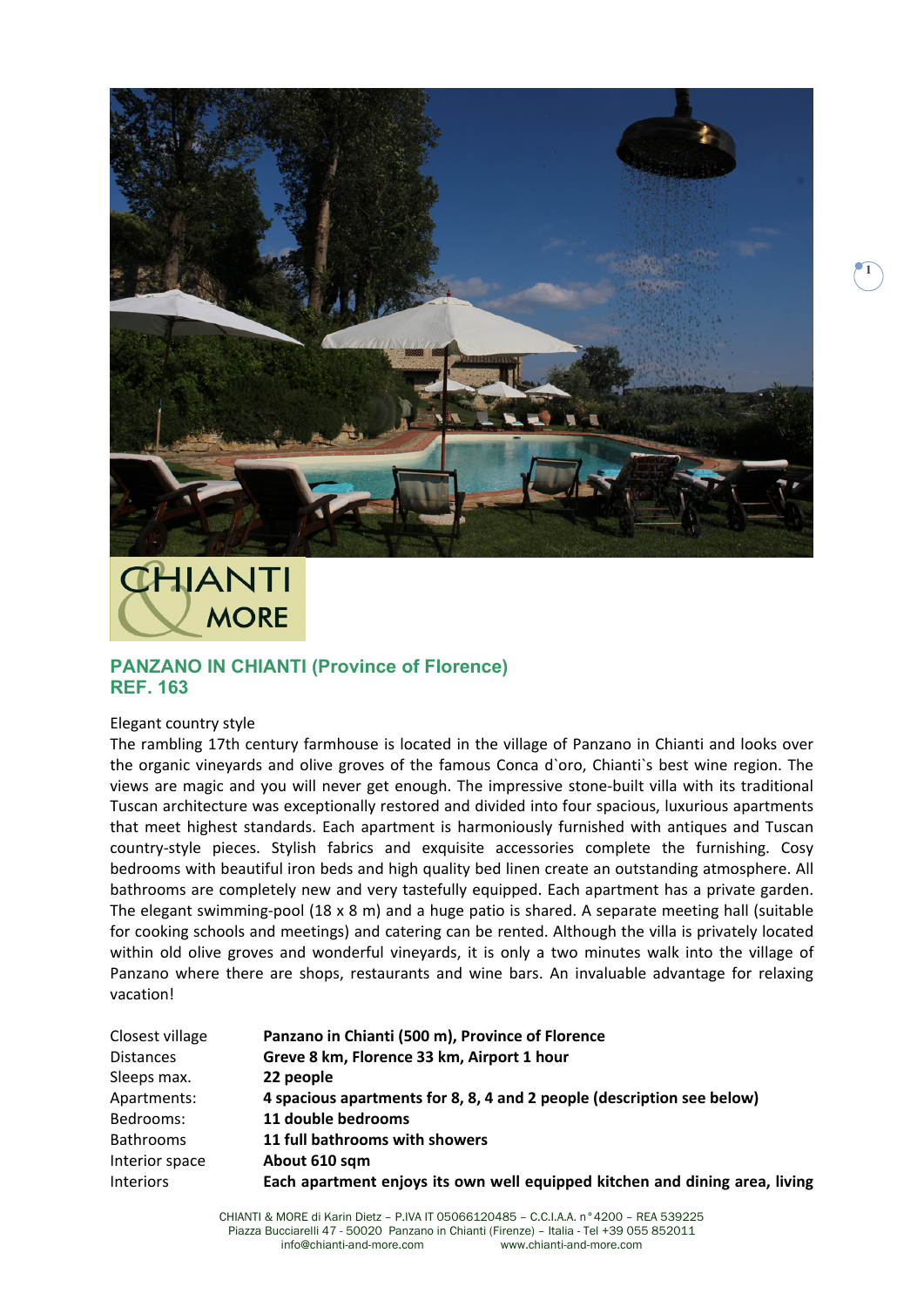**room, private terrace or garden**

| Apartment 1                                                                                                                                                                                                                                                                                                    |  |  |  |
|----------------------------------------------------------------------------------------------------------------------------------------------------------------------------------------------------------------------------------------------------------------------------------------------------------------|--|--|--|
| Interior space about 250 sqm                                                                                                                                                                                                                                                                                   |  |  |  |
| Ground floor: Private terrace, 4 double bedrooms (in two wings of the<br>apartment) all with their own bathrooms, large country kitchen with dining<br>area, spacious dining room with fire place, living room with views of the<br>valley, large furnished and covered loggia – the apartment is on one floor |  |  |  |
| <b>Apartment 2</b>                                                                                                                                                                                                                                                                                             |  |  |  |
| Interior space about 103 sqm                                                                                                                                                                                                                                                                                   |  |  |  |
|                                                                                                                                                                                                                                                                                                                |  |  |  |

**Ground floor: Private terrace, living and dining area with fireplace and fully equipped kitchen**

**First floor: Queen sized bedroom with views to the valley, 2 bathrooms of which one ensuite to the queen sized bedroom**

**Second floor (tower): Truly romantic large master bedroom with king-sized bed and sweeping views of the valley, its bathroom is at the floor below**

## **Apartment 3:**

**Interior space about 210 sqm**

**Ground floor: Large living room with a spiral staircase (built around an ancient stone column) leading to the upper floor. A few steps down: two double rooms with views and each with ensuite bathroom, kitchen with dining area with views to the valley**

**First floor: 2 double bedrooms of which one with king size bed and one with queen size bed – both with ensuite bathrooms**

|                      | <b>Apartment 4:</b>                                                                                                                                                                                                                    |
|----------------------|----------------------------------------------------------------------------------------------------------------------------------------------------------------------------------------------------------------------------------------|
|                      | Interior space about 55 sqm                                                                                                                                                                                                            |
|                      | Ground floor: Charming 2 person apartment with kitchen/dining area and<br>living area / fire place, bathroom with shower (also for handicapped), large<br>bedroom with king size bed with views to the garden, pool, organic vineyards |
|                      | and olive groves - the apartment is on one floor                                                                                                                                                                                       |
| Patio and Garden     | furnished private terraces, large furnished and covered loggia                                                                                                                                                                         |
| <b>Swimming Pool</b> | Yes (18 x 8 m), furnished pool area                                                                                                                                                                                                    |
| <b>Views</b>         | Exceptional, on vineyards, olive groves and the rolling Tuscan hills                                                                                                                                                                   |
| Location             | <b>Private</b>                                                                                                                                                                                                                         |
| Pets                 | no                                                                                                                                                                                                                                     |
| Parking lot          | <b>Yes</b>                                                                                                                                                                                                                             |
| Kitchen              | Big refrigerator, dish washer, oven, coffee maker $-$ in each of the five                                                                                                                                                              |
| equipments           | apartments                                                                                                                                                                                                                             |
| Washing machine      | Yes, washing machines and dryers in the guest laundry room                                                                                                                                                                             |
| Telephone            | $Yes - a$ land line is available in each of the five apartments                                                                                                                                                                        |
| Internet             | Yes, free wireless connection                                                                                                                                                                                                          |
| TV                   | Yes (sat)                                                                                                                                                                                                                              |
| Weekly rate          | Euro 10.250 .-                                                                                                                                                                                                                         |
| entire property      |                                                                                                                                                                                                                                        |
| Daily rate           | Euro 1.465.- (min. three nights)                                                                                                                                                                                                       |
| Entire property      |                                                                                                                                                                                                                                        |
| Inclusive            | Electricity, cooking gas, water, use of swimming pool, mid week and final<br>cleaning, use of wireless Internet, heating, Air Conditioning, fire wood,                                                                                 |